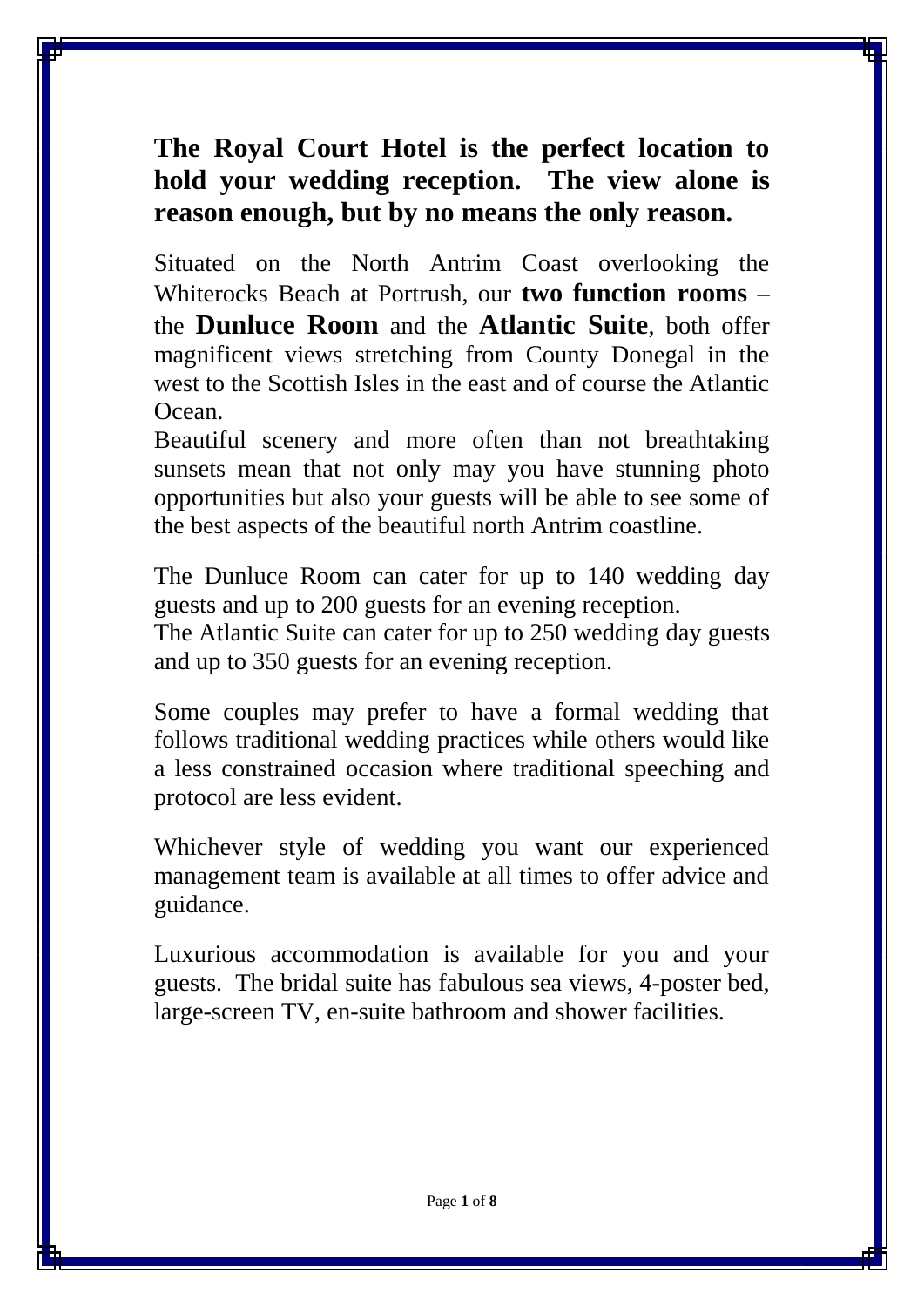The Royal Court Hotel's reputation for providing an outstanding service and superb cuisine is well justified and the number of weddings and functions we host reflects this.

### *Services included in the Wedding Package*

**These services are provided for wedding receptions with final numbers of 60 (adults) or above. Should your numbers go below this, charges for these services will apply.**

- $\cdot \cdot$  The hotel is licensed to hold marriage ceremonies Room Hire Charge - £500
- **V** Red carpet for your arrival.
- Tea/Coffee & Shortbread on arrival for all guests
- Table Plan, typed and illustrated in full
- **❖ Personalised Menus**
- Flowers and/or decorative tea light table arrangements will be provided for all guest tables.
- Choice of White or Ivory Linen Tablecloths and Napkins
- $\div$  Ivory Chair Covers and Bows from £2.50 each
- Choice of Cake Stand and Knife
- Ample Car Parking for approx. 200 cars
- Microphone/PA System available for during speeches
- For bookings of 60 guests or more we will provide our Bridal Suite - Jefferson Suite or Glenalla Suite - on the night of the wedding, complimentary to the bride and groom.

The Bushmills Suite *(which is not our honeymoon suite)* can be booked, if available, at a charge of £100. *(Please make your reservation when paying your deposit.)*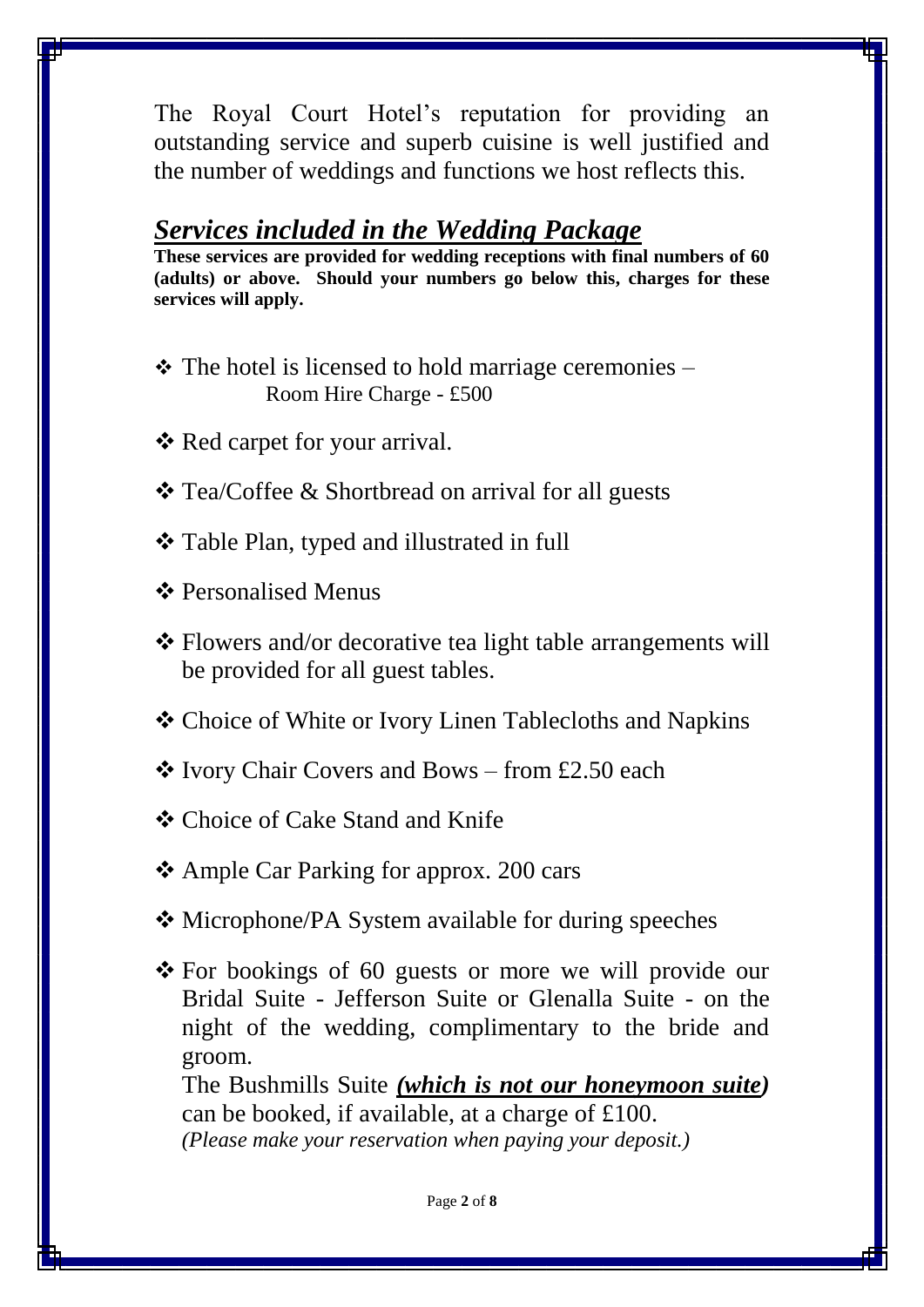### *Suggested Menus*

The following menus are offered as a guide. Menus can be altered to suit your choices, but some changes may incur extra cost.

If there is a dish that you would like on your menu but it is not mentioned please contact us and we will do our best to accommodate your request.

Vegetarian meals and special dietary requirements are also available.

\*\*\*\*\*\*\*\*\*\*

#### **MENU 1**

Salmon and Pepper Terrine with Crispy Leaf Salad or Egg Mayonnaise

 $\bullet\bullet\bullet$ 

Cream of Mushroom Soup

 $\bullet\bullet\bullet$ 

Prime Roast Beef served with Yorkshire Pudding & Gravy Our selection of Fresh Vegetables & Potatoes

#### $\bullet\bullet\bullet$

Rhubarb & Banana Crumble served with Custard or Profiteroles with Hot Chocolate Sauce

 $\bullet$   $\bullet$   $\bullet$ 

Tea or Coffee & Mints

#### **2022/2023 £47.50 PP**

#### **MENU 2**

Smoked Chicken Salad with Caesar Dressing or Vegetable Broth

 $\bullet\bullet\bullet$ 

Chargrilled Salmon Fillet with a Tarragon & Lime Butter Our selection of Fresh Vegetables & Potatoes

 $\diamond \bullet \bullet$ 

White Forest Roulade or Butterscotch Fudge Sundae

 $\diamond \bullet \bullet$ 

Tea or Coffee & Mints

#### **2022/2023 £45.50 PP**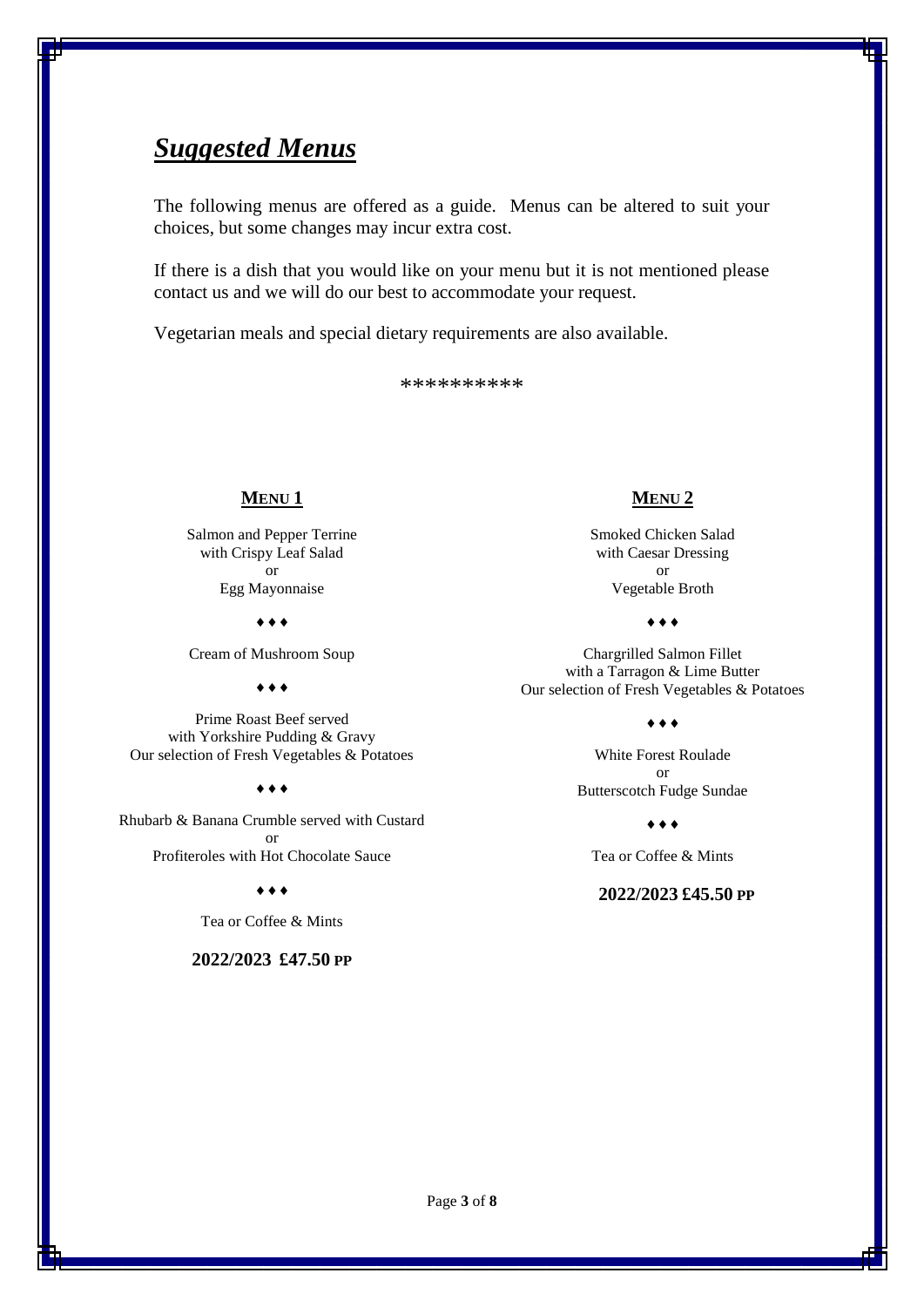#### **MENU 3**

Cream of Leek & Potato Soup or Egg & Bacon Salad

 $\bullet\bullet\bullet$ 

**Carvery** Roast Beef, Roast Turkey & Roast Ham Served with a selection of vegetables & potatoes

#### $\bullet\bullet\bullet$

Raspberry Meringue Roulade or Chocolate Brownie & Ice Cream

 $\bullet$   $\bullet$   $\bullet$ 

Tea or Coffee & Mints

#### **2022/2023 £43.70 PP**

#### **MENU 4**

Waldorf Salad laced with Prawns & Marie Rose Sauce or Fan of Melon served with a Raspberry & Mango Coulis

 $\bullet\bullet\bullet$ 

Vegetable Broth

 $\bullet$   $\bullet$   $\bullet$ 

Roast Turkey & Ham with Stuffing and Bacon Rolls Our selection of Fresh Vegetables & Potatoes

 $\bullet\bullet\bullet$ 

Fresh Fruit Pavlova or Apple Crumble served with Custard Sauce

 $\bullet\bullet\bullet$ 

Tea or Coffee & Mints

#### **2022/2023 £44.50 pp**

#### **MENU 6**

Salmon & Prawn Salad or Cream of Spiced Carrot Soup

 $\bullet\bullet\bullet$ 

Lemon Sorbet

 $\dots$ 

Crispy Roast Duck with Orange & Marmalade & Kumquat Sauce Our selection of Fresh Vegetables & Potatoes

 $\bullet\bullet\bullet$ 

Cheesecake of the Day or Sticky Toffee Pudding with Ice Cream

 $\bullet\bullet\bullet$ 

Tea or Coffee & Mints

#### **2022/2023 £46.00pp**

#### **MENU 5**

Cream of Vegetable Soup or Tempura Prawns served with a Chilli & Lime Dip

 $\bullet\bullet\bullet$ 

Stuffed Chicken Fillet wrapped in bacon served with a Chardonnay Sauce Our selection of Fresh Vegetables & Potatoes

#### $\bullet\bullet\bullet$

Warm Lemon Meringue Pie with Fresh Cream or Honeycomb Ice-cream with Bananas & Butterscotch Sauce

 $\bullet\bullet\bullet$ 

Tea or Coffee & Mints

#### **2022/2023 £43.00PP**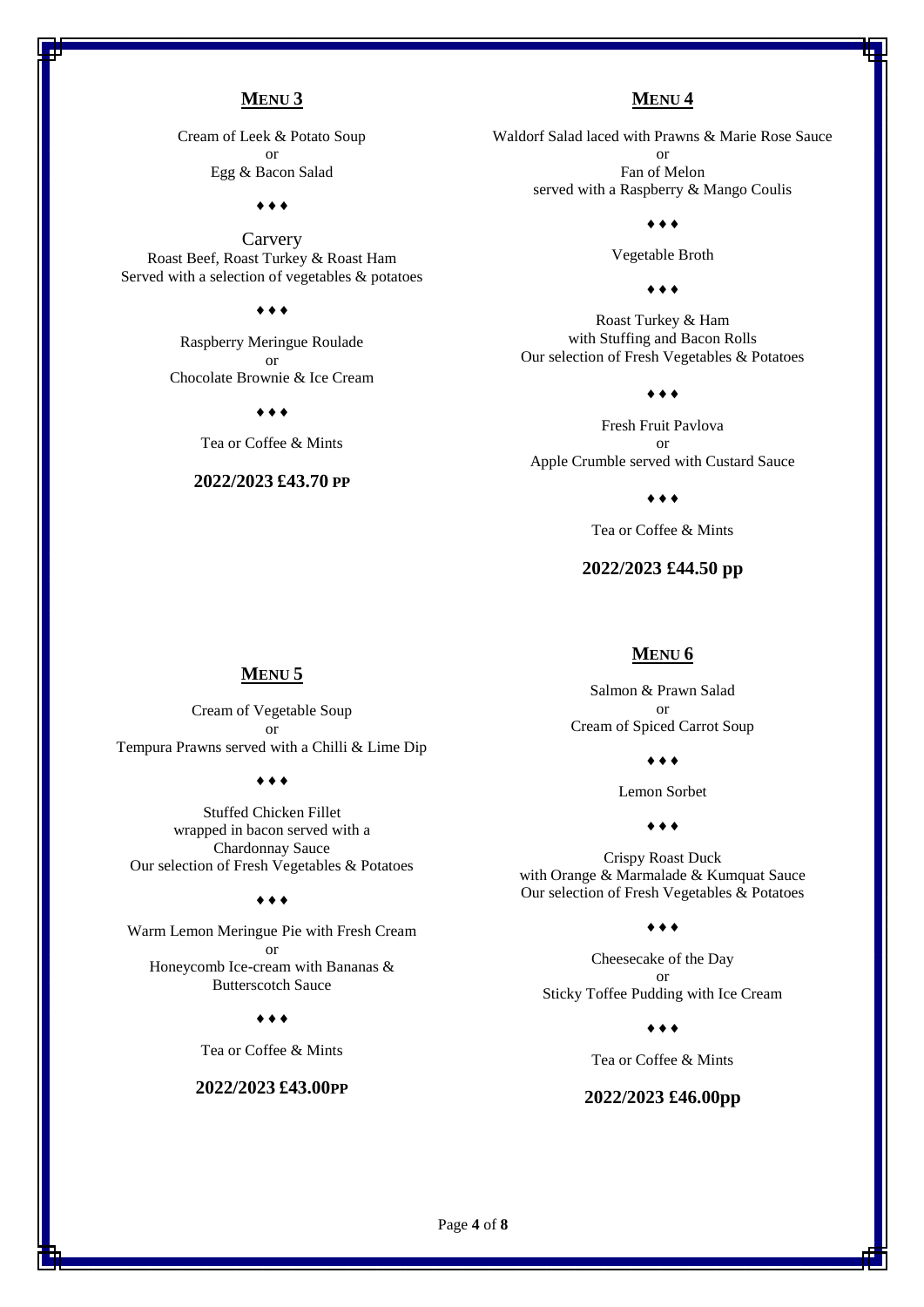#### **MENU 7**

Traditional Prawn Cocktail

 $\triangle$   $\triangle$   $\triangle$ 

Cream of Chicken Soup

 $\bullet\bullet\bullet$ 

Individual Fillet of Beef en Croute stuffed with a Mushroom Duxelle & served on Bordelaise Sauce Our selection of Fresh Vegetables & Potatoes

 $\bullet$   $\bullet$   $\bullet$ 

Assiette of Sweets

 $\bullet\bullet\bullet$ 

Tea or Coffee & Mints

#### **2022/2023 £65.00 pp**

**CHILDREN'S MENUS** AGED 3-11 YEARS

Half Portions of Full Wedding Meal (1/2 Price)

**Or**

Starter – Choice as per Wedding Meal

\*\*\*\*\*

Burger Sausages Chicken Bites Battered Cod All served with Chips or Creamed Potatoes and Vegetables

\*\*\*\*\*

Ice Cream & Jelly £12.00

#### *VEGETARIAN MENU*

*Pan Fried Vegetables cooked in a chilli & cream sauce and served with penne pasta*

**Sweet Potato & Coconut Curry** *Served with Aromatic Rice*

**Mediterranean** *Stir-fried Vegetables with tomato & basil sauce, served in a toasted pitta pocket*

**Vegetable Lasagne & Garlic Bread**

**Nut Roast** *Served with chef's vegetables & gravy*

#### **Evening Buffet**

Freshly Cut Assorted Sandwiches, Mini Pizza, Vegetable Spring Rolls, Hoi-Sin Duck Rolls, Onion Bhaji, Breaded Mushrooms Cocktail Sausages, Sausage Rolls, Chicken Bites Barbeque Chicken Drumsticks,

*Any 4 items plus Tea & Coffee*

#### **2022/2023 £11.95pp**

(Additional Items - £1.75 each)

\*\*\*\*\* or

| Prices are per person:             | 2022/23 |
|------------------------------------|---------|
| <b>Cod Goujons / Poke of Chips</b> | £9.00   |
| <b>Chicken Bites/Poke of Chips</b> | £8.50   |
| Sausage & Chips                    | £7.50   |
| <b>Hot Dogs</b>                    | £5.25   |
| <b>Poke of Chips</b>               | £4.25   |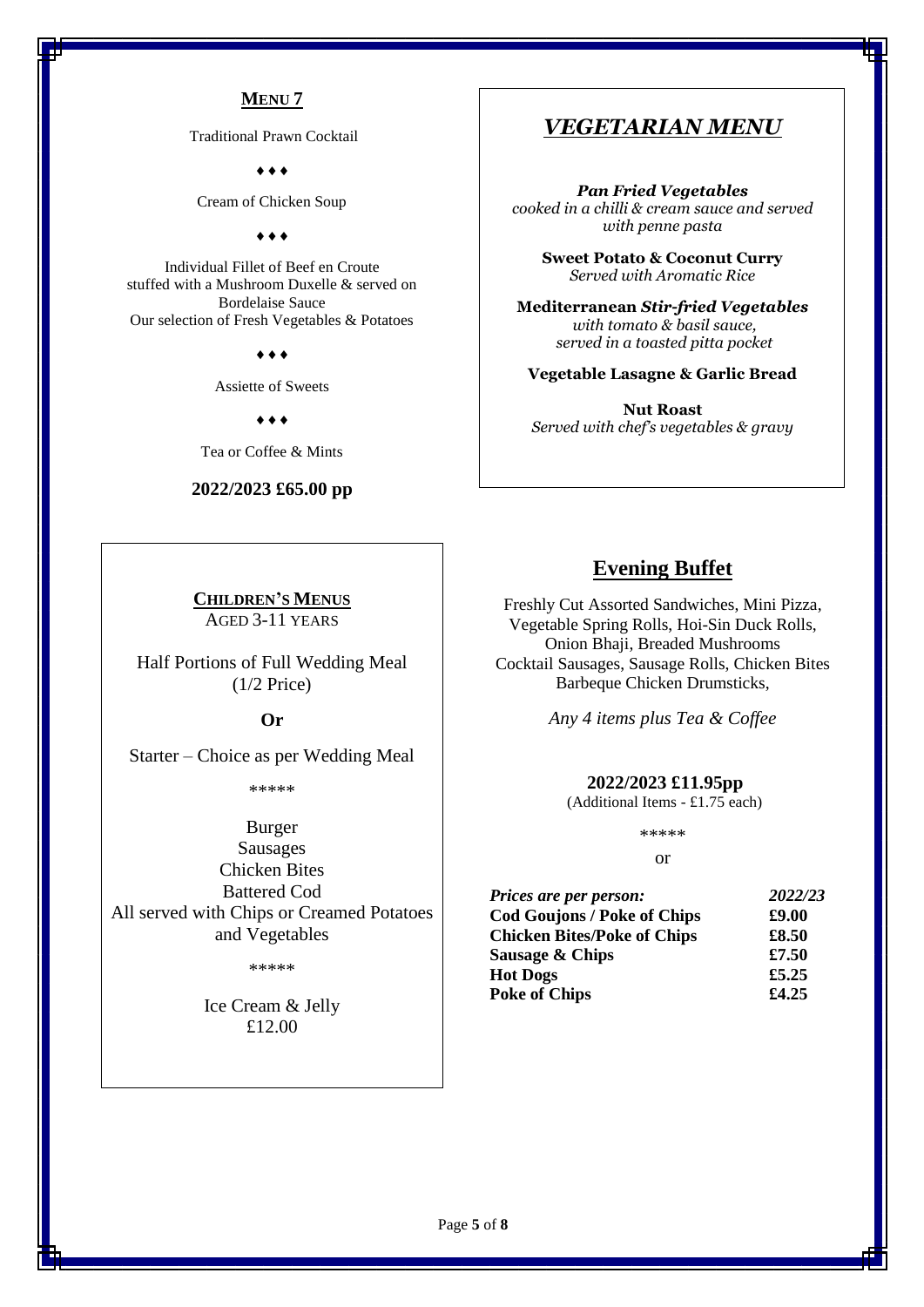# *Drinks Package*

Prices valid for 2022/2023

### *On Arrival:*

| £4.20                                                            |
|------------------------------------------------------------------|
| Bucks Fizz (sparkling wine & fresh orange juice) per glass £4.40 |
| £4.40                                                            |
| £4.20                                                            |
| £4.30                                                            |
| £10.50                                                           |
| £3.20                                                            |
| £4.30                                                            |
| £2.30                                                            |
| £3.70                                                            |
|                                                                  |

## *With Meal:*

Sparkling Grape/Apple Juice: £4.50 per bottle Orange or Blackcurrant Dilute Juice: £3.00 per jug Bottled Water - Still or Sparkling: £4.00 per bottle

Wines:

- A full wine list is available on request House Wines - Red, White or Rose from £16.95 per bottle Sparkling Wine from £20.95 per bottle
- You may supply your own wine (*for during dinner only*) but corkage charges will apply. A limited number of bottles will be allowed per booking.

Corkage Charges per bottle Wines - 75cl or Litre / Sparkling Wine / Champagne: £10.00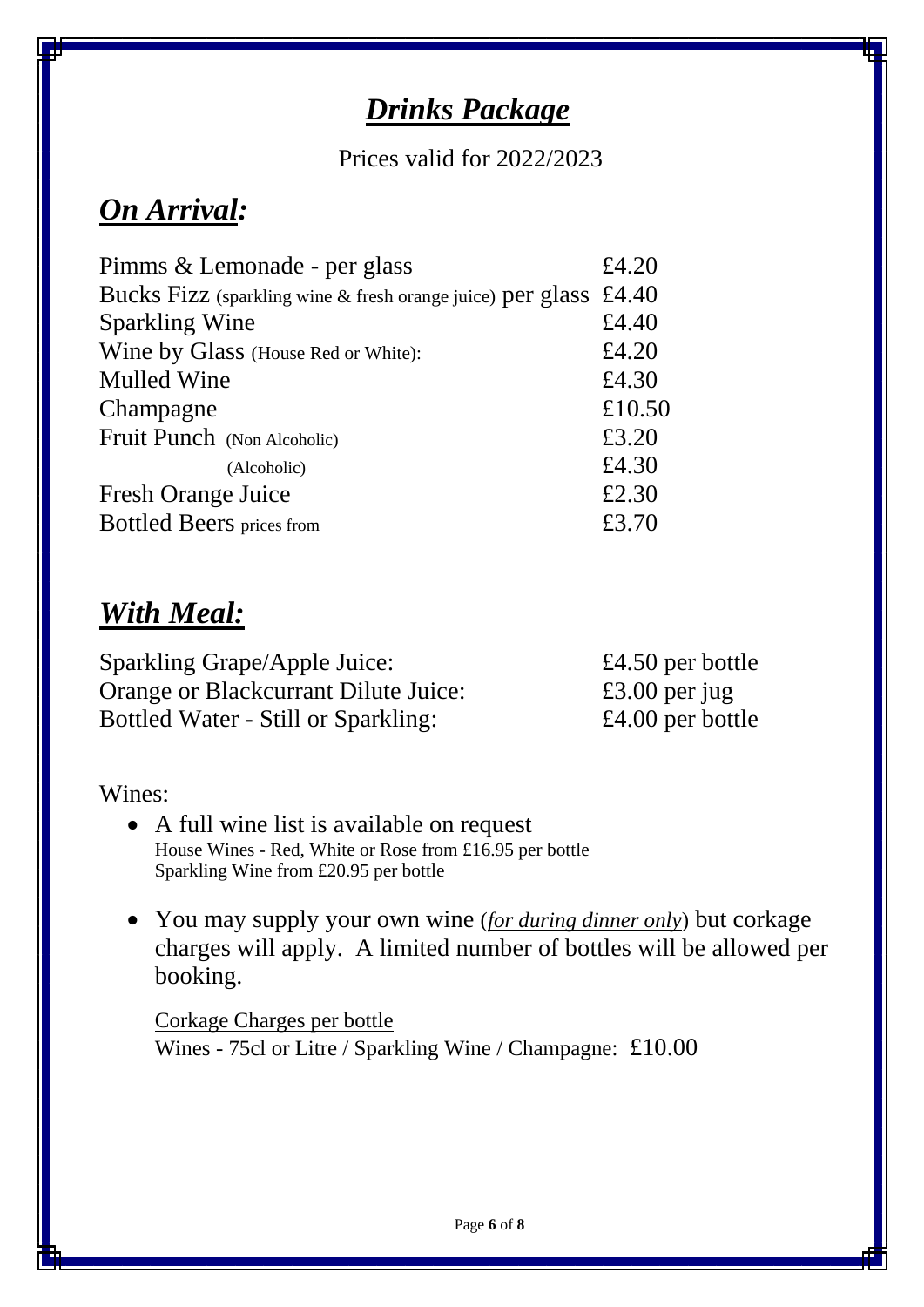### *Terms & Conditions*

### **Terms & Conditions are subject to change without prior notification**

# *\*Booking Procedure*

A provisional booking may be made and held for fourteen days after which this booking will be released failing confirmation and deposit payment. The **deposit** is **£500.00** which is **non-refundable and non transferable**.

A further **£500.00** which is **non-refundable and non transferable** is to be paid **6 months prior** to your wedding date to guarantee your booking.

An approximate number of guests attending your wedding should be furnished when the initial booking is made. A revised number is requested one month in advance of your date and final numbers must be confirmed 7 working days before the reception. The final figure is the minimum number of meals for which you will be invoiced.

# *\*Accommodation*

As our accommodation is quite heavily booked, particularly during the high season period (April – October), we would advise you to reserve rooms, if required, well in advance of your reception.

A deposit of £50 per room is required at the time of booking to confirm the reservation/s. This deposit will be allocated against the accommodation room and it is the responsibility of the bride and groom to recover the deposit payment from their guests.

A rooming list is required six weeks in advance – deposits payments are non-refundable at this time.

A current accommodation tariff is enclosed.

*\*Prices* 

All prices quoted are inclusive of VAT at the prevailing rate.

**Please note: all prices are at today's cost (Wednesday 1st June 2022) and are subject to change.**

Prices do increase year by year.

# *\*Payment*

The final account must be settled in full 7 working days before the wedding day. Payment can be made by cash, credit/debit card or bankers draft.

A 5% charge will be added to all credit card payments.

**No personal cheque/s will be accepted unless the cheque/s has/have been cleared prior to the wedding date - 14 working days prior to wedding date.**

Page **7** of **8**